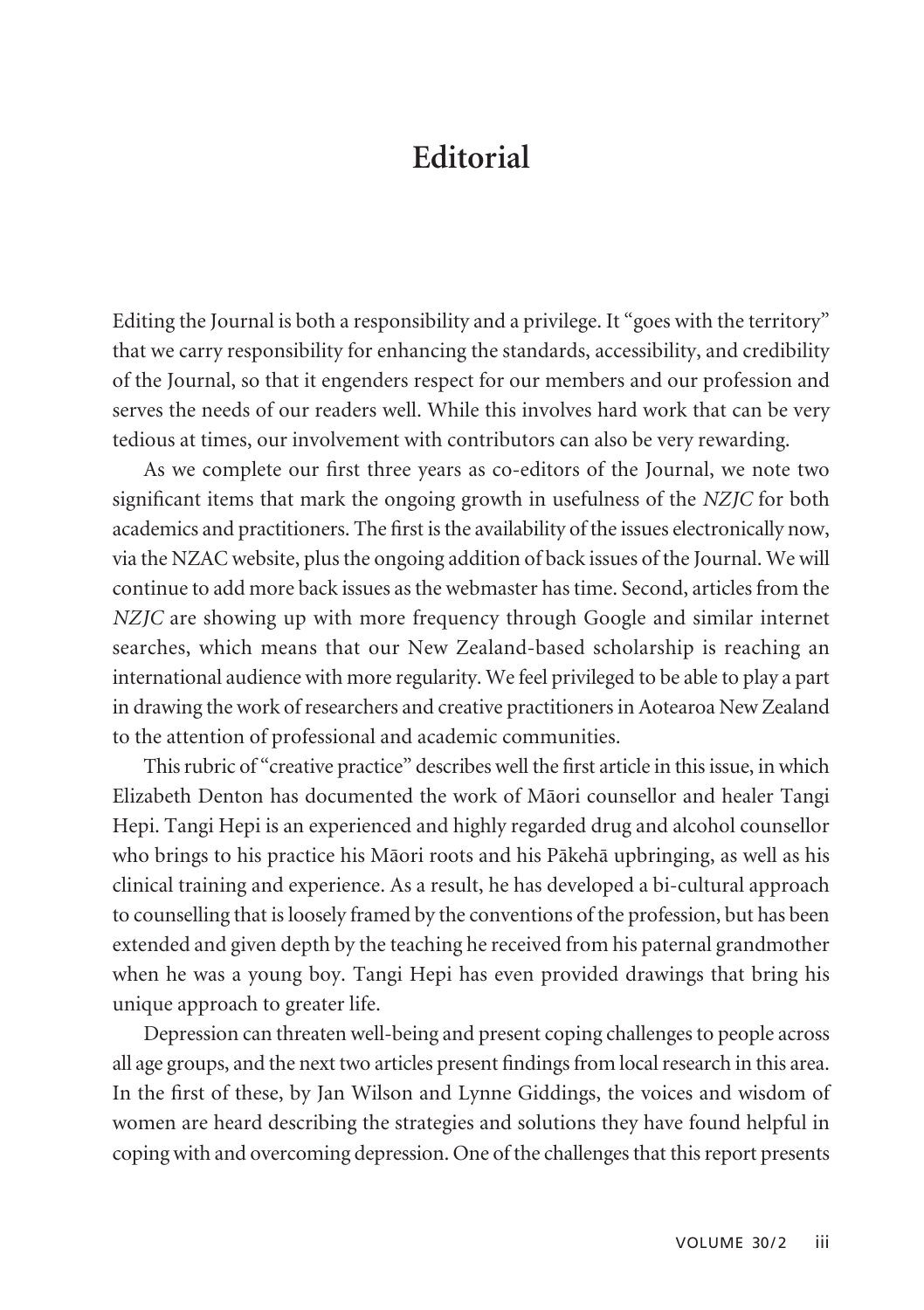to us is the consensus of the 18 research participants that counselling alone was not adequate to return them to the sense of well-being they desired. They also needed the support of families and other women to conquer new challenges toward building their own self-worth. The women's stories from this qualitative study may offer surprises and contribute valuable learning to enrich our understandings and practice.

Although they are at the frontline in their work with adolescents' mental health, school counsellors are rarely included in mental health research, and their role is often under-acknowledged and poorly understood by other professionals. In the first of two articles, Barbara Bulkeley presents information about school guidance counsellors' beliefs, knowledge, and practice regarding adolescent depression. This information will be useful not only to school counsellors but also to others working with adolescents. The article in this issue reports the findings from a survey and focus groups, and raises questions about how school counsellors identify depression, for how long they might see students with depression, seeking an outside referral, and the reactions of students' families to diagnosis and referral.

In the following article, Michael Williams and John Winslade explain the narrative approach to mediation, bringing the process to life with an illustrative case study. Their intent is to demystify some aspects of narrative mediation, with the added benefit of exploring the confrontational style of adolescent males in the school system and what it might mean for young men to be friends.

The final two articles in this issue can be seen as addressing counsellor well-being from quite different perspectives. Sexual abuse counsellors' responses to stress and trauma across their career trajectories is the focus of an article by Margaret Pack that draws on material from a wider, qualitative study. This follows an earlier article published in the Journal in 2004 that focused on sexual abuse counsellors' stress and trauma from a social work perspective. By reflecting on their own practice as supervisors both within agencies and external to agencies, Vivianne Flintoff and Paul Flanagan then invite counsellors and supervisors to review their experiences of external supervisory relationships and to critique their assumptions about the nature of the tripartite relationship between counsellor, supervisor, and agency, addressing in particular what it might mean to be accountable to an agency that is paying the bills.

Since book reviews became an established feature in *Counselling Today*, the Journal has not included them. However, we believe that Melinda Webber's book, *Walking the Space Between: Identity and Mäori/Päkehä*, offers much that can enrich the understandings about identities that underpin our work. It deserves wider exposure